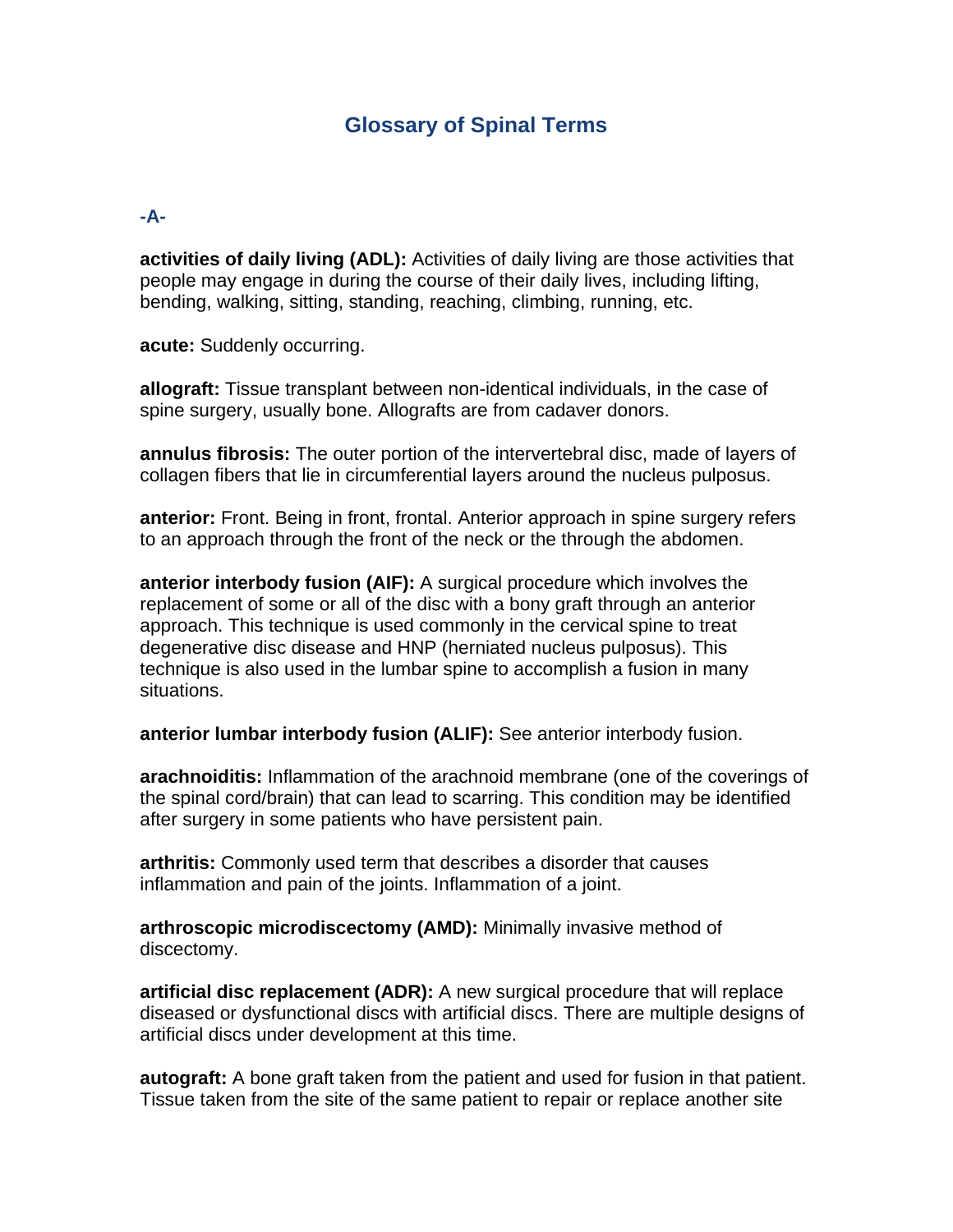(e.g., bone graft used for fusion).Typically, in spine surgery, the bone is taken from the patient's iliac crest (part of the pelvis).

**automated percutaneous lumbar discectomy (APLD):** The removal of bulging disc material percutaneously (passage through skin, tissue, membrane) through a large-bore needle inserted into the disc space.

### **-B-**

**back school:** A class or course in body mechanics, proper lifting techniques and back care aimed at prevention of back pain.

**BMP:** Bone morphogenetic protein. Biologic material that enhances bone growth.

**bone graft:** Bone used in fusion surgery (either autograft or allograft) to promote spinal fusion.

**bone growth stimulator:** An electromagnetic device worn or implanted to promote bone growth in the case of fracture or surgery. It may be used to enhance the fusion in patients at higher risk for difficulty healing fusion, such as smokers.

## **-C-**

**C#:** The letter C followed by a number identifies a specific vertebra in the cervical spine. For example, C3 is the 3rd vertebra in the cervical spine. The intervertebral disc is referred to as the disc at C3-4.

**C-collar:** Neck brace.

**C-spine:** Cervical spine (neck).

**cauda equina:** Composed of the nerve roots in the lumbar spine that come off the end of the spinal cord and travel to the lower extremities, bowel and bladder.

**cauda equina syndrome (CES):** Loss of bowel and bladder control (incontinence) and numbness in the groin and saddle area of the pelvis, associated with weakness of the lower extremities. This condition can be caused by abnormal pressure on the bottom-most portion of the spinal canal and spinal nerve roots, related to either bony stenosis or a large herniated disc.

**cervical:** Neck. Related to the neck.

**chemonucleolysis:** Injection of chymopapain (papaya-based or other enzyme) into a herniated disc to reduce pressure.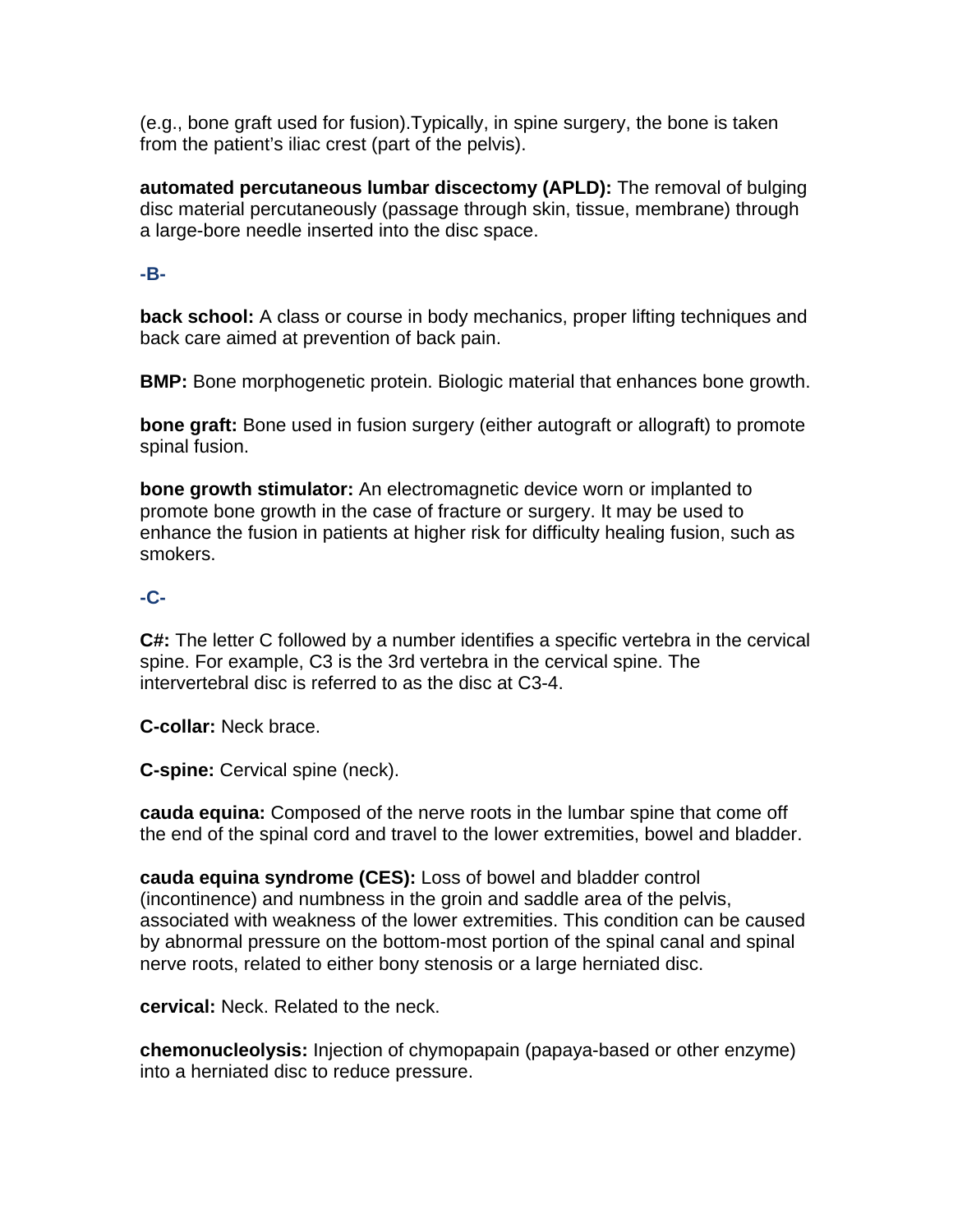**chronic:** Persistent or lasting a long time, and in the case of back pain, referring to conditions lasting longer than three months.

**claudication:** Intermittent limping due to pinching on the nerves in the lumbar spine and not enough blood supply to nerves or muscles.

**CNS:** Central nervous system.

**coccyx:** Bottom most bone of the spine. Tip of the tailbone.

**corticosteroids:** Medications administered either orally or by injection for severe pain in the low back, neck, or radiating pain. Useful for their powerful antiinflammatory effect. Corticosteroids of different types are used frequently in medicine to treat a variety of conditions thought to be caused by inflammation.

**COX-2 inhibitor:** Cyclooxygenase-2 inhibitor. A class of nonsteroidal antiinflammatory medication that works by blocking the enzyme COX-2, preventing pain and swelling associated with arthritis.

**CSF:** Cerebrospinal fluid. Fluid filling the dural sac and providing nourishment to the neural elements in the spinal canal and brain cavities.

**CT:** Computerized tomography. A diagnostic imaging test. In CT scanning, Xrays are employed to generate cross sectional images. The high resolution CT scan provides excellent viewing of bones and bone spaces. CT scanning does not image soft tissues as well. Also known as a CAT scan.

### **-D-**

**DBM:** Demineralized bone matrix. Material that enhances bone growth.

**DC:** Doctor of Chiropractic.

**decompression:** Surgical removal of pressure from nerve roots or spinal cord to relieve.

**degenerative disc disease (DDD):** A catch-all term to describe degenerative changes in the disc(s) caused by aging or wear and tear.

**disc:** The intervertebral disc is a combination of strong connective tissues which hold one vertebra to the next, and acts as a cushion between the vertebrae. It is made of a tough outer layer called the "annulus fibrosus" and a gel-like center called the "nucleus pulposus."

**discectomy:** Surgical procedure in which part of a herniated disc is removed. The goal of the surgery is to make the herniated disc stop pressing on and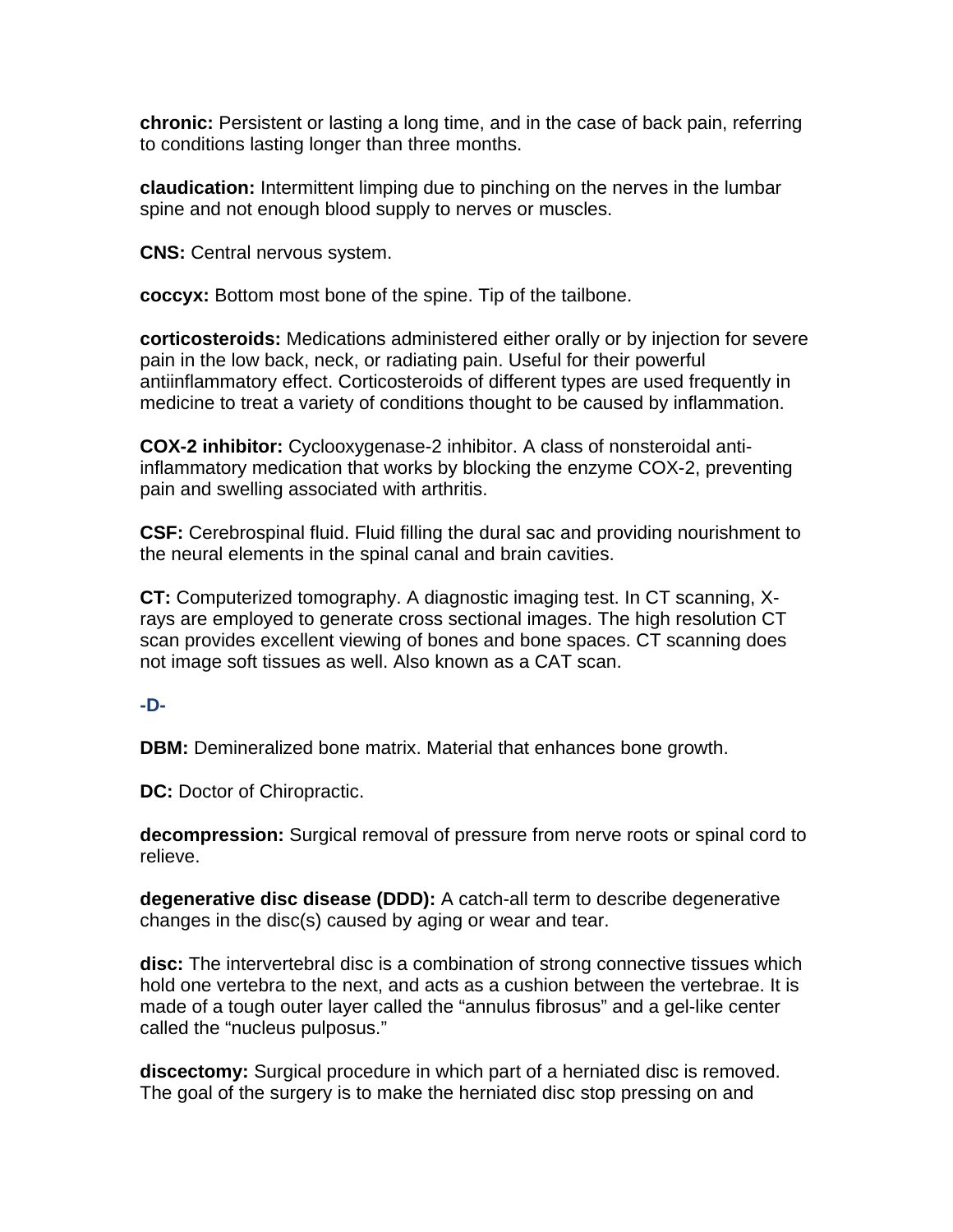irritating the nerves which cause pain and weakness. These procedures may be done as an open procedure, with a microscope or via a minimally invasive method.

**discitis:** Inflammation of the disc.

**discography:** Discography involves the injection of dye into the nucleus of an intervertebral disc. During the injection, the physician performing the procedure asks the patient if the injection generates pain similar to his/her "usual pain." Discographic images are generated from plain radiographs and computed tomography (CT) scanning.

**DJD:** Degenerative joint disease.

**DO:** Doctor of Osteopathy.

**DRG:** Dorsal root ganglion. Clump of nerve cells in spinal canal outlet of a root.

**Dx:** Diagnosis.

### **-E-**

**electromyography (EMG):** A test used to determine the function of the peripheral nerves and nerve roots, involving placement of tiny needles in muscles and an electrical stimulus that can be monitored for changes that reflect the function of the connection between the nerve and muscle. This test is usually performed in conjunction with a nerve conduction velocity study (NCV) .

**endoscopic discectomy:** A minimally invasive method of discectomy done with an endoscope, which is a special device that allows visualization of the disc from the inside. See discectomy.

**Epidural steroid injection (ESI):** Injection of corticosteroid medications into the epidural space (the area around the spinal nerves) to reduce inflammation of the nerve and disc.

## **-F-**

**facet joints:** The bones of the spine are connected in the front of the spine by intervertebral discs and in the back by paired joints. These paired joints are commonly called "facet joints," "zygapophysial joints," or, "z-joints." See also Zjoints.

**facet injection:** Injections of steroids and local anesthetic into the facet joints to determine if it is a source of pain or to reduce pain and inflammation. See also zygapophysial joint injections.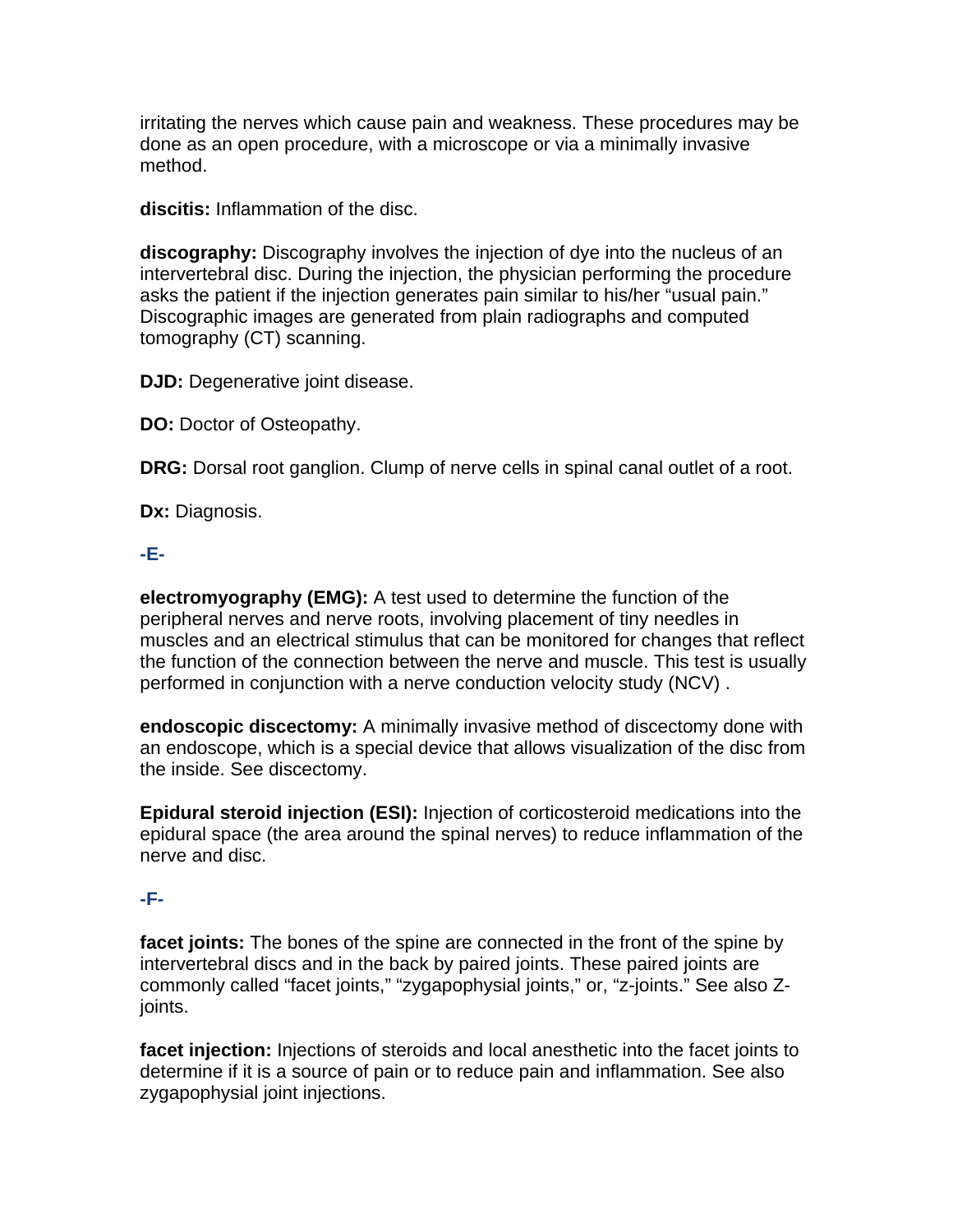**FDA:** Food and Drug Administration. U.S. government consumer protection agency that promotes and protects public health by helping safe and effective products reach the market in a timely way and monitoring products for continued safety after they are in use.

**fluoroscopic guidance:** Use of radiologic imaging to assist in the placement of instrumentation for invasive diagnostic and surgical procedures.

**fusion:** A surgical procedure performed to eliminate movement over painful or unstable spinal segments. Spinal fusion is often used to treat degenerative disc disease but is also used to treat scoliosis, kyphosis, fractures and tumors. Bone is grafted across a section of the spine where it grows together fusing the area.

### **-G-**

**GI:** Gastrointestinal.

**GU:** Genito-urinary.

**GYN:** Gynecological.

### **-H-**

**herniated disc:** With age, the center of vertebral discs may start to lose water content, making the disc less effective as a cushion, causing displacement of the disc's center (herniated or ruptured disc) through a crack in the outer layer. Most disc herniations occur in the bottom two discs of the lumbar spine, at and just below the waist. A herniated disc can press on a nerve root in the spine and may cause back pain or pain, numbness, tingling or weakness of the leg called "sciatica." Also known as a slipped or ruptured disc, or herniated nucleus pulposus (HNP). Can also occur in the neck and rarely in the thoracic portion of the spine.

**HHS:** U.S. Department of Health and Human Services. United States government's principal agency for protecting the health of all Americans and providing essential human services, especially for those who are least able to help themselves.

**HMO:** Health maintenance organization.

**herniated nucleus pulposus (HNP):** See Herniated Disc.

**Hx:** History.

**-I-**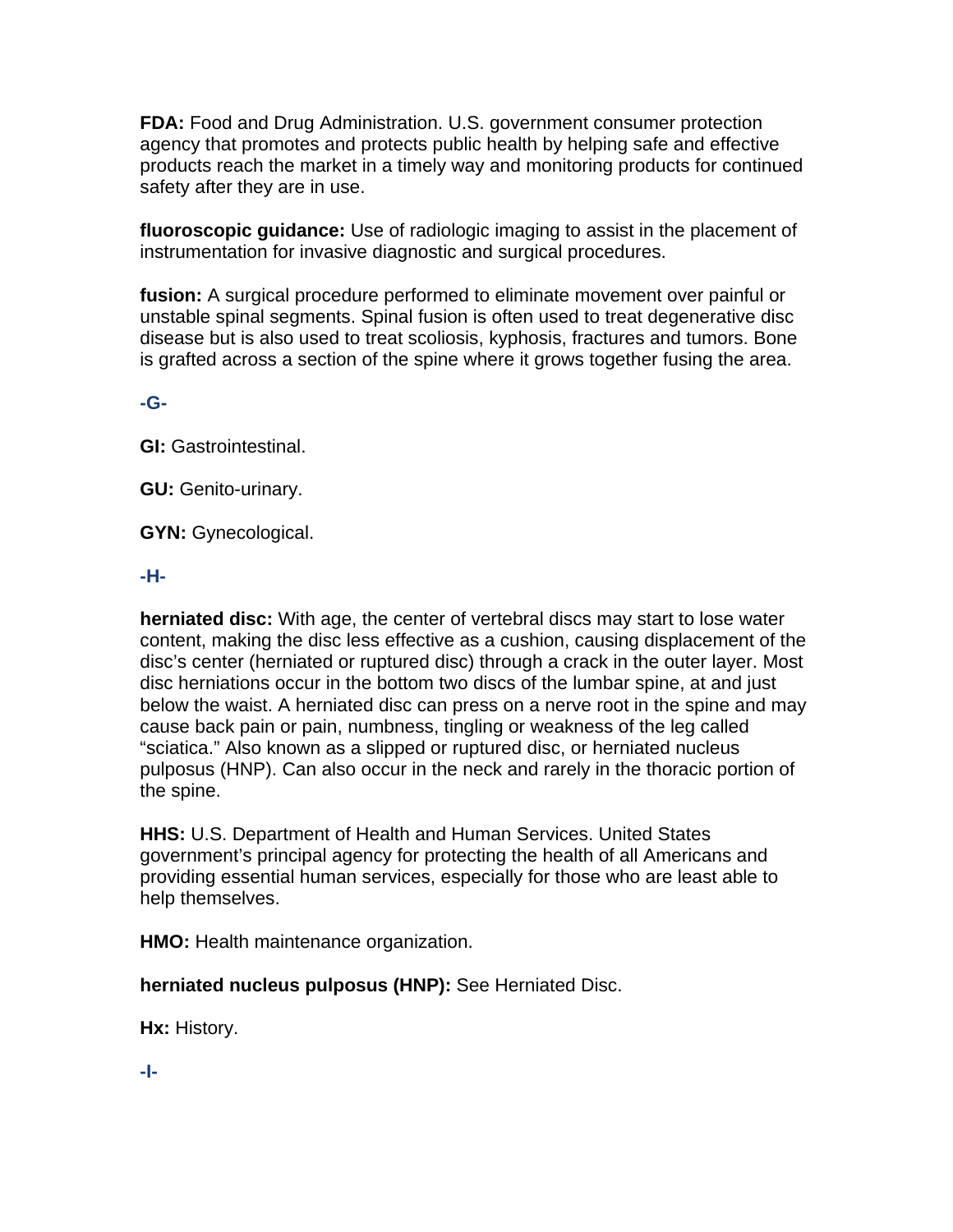**IDET:** Intradiscal electrothermal therapy. A percutaneous procedure done on damaged discs to relieve pain by inserting a heated catheter into the damaged area.

**instability:** When vertebrae move beyond their normal range of motion.

**interbody fusion:** Grafting bone in the space between discs for the purpose of fusing two vertebral segments.

**intervertebral cage:** A type of instrumentation used to promote fusion during surgery.

**IV:** Intravenous.

**-J-**

**-K-**

**kyphoplasty:** Procedure to repair osteoporosis fractures, where glue-like material is injected into a balloon inserted into a collapsed vertebra.

**kyphosis:** A curve in the spine that points to the back of the body. A hunchback is one example of kyphosis.

## **-L-**

L#: The letter L followed by a number identifies a specific vertebra in the lumbar spine. For example, L3 is the 3rd vertebra in the lumbar spine.L3-4 would refer to the disc between the L3 and L4 vertebrae.

**laminectomy:** Surgical procedure removing the shingle-like portions of a vertebra to relieve pressure on the spinal cord and nerve roots (see anatomy section).

**laminotomy:** Surgical procedure removing a small bony portion of shigle-like elements (lamina) that protect the neural canal to relieve pressure on the nerve roots.

**LBP:** Low back pain.

**lordosis:** Curve in the spine that points to the front of the body.

**lumbar:** Lower back.

**-M-**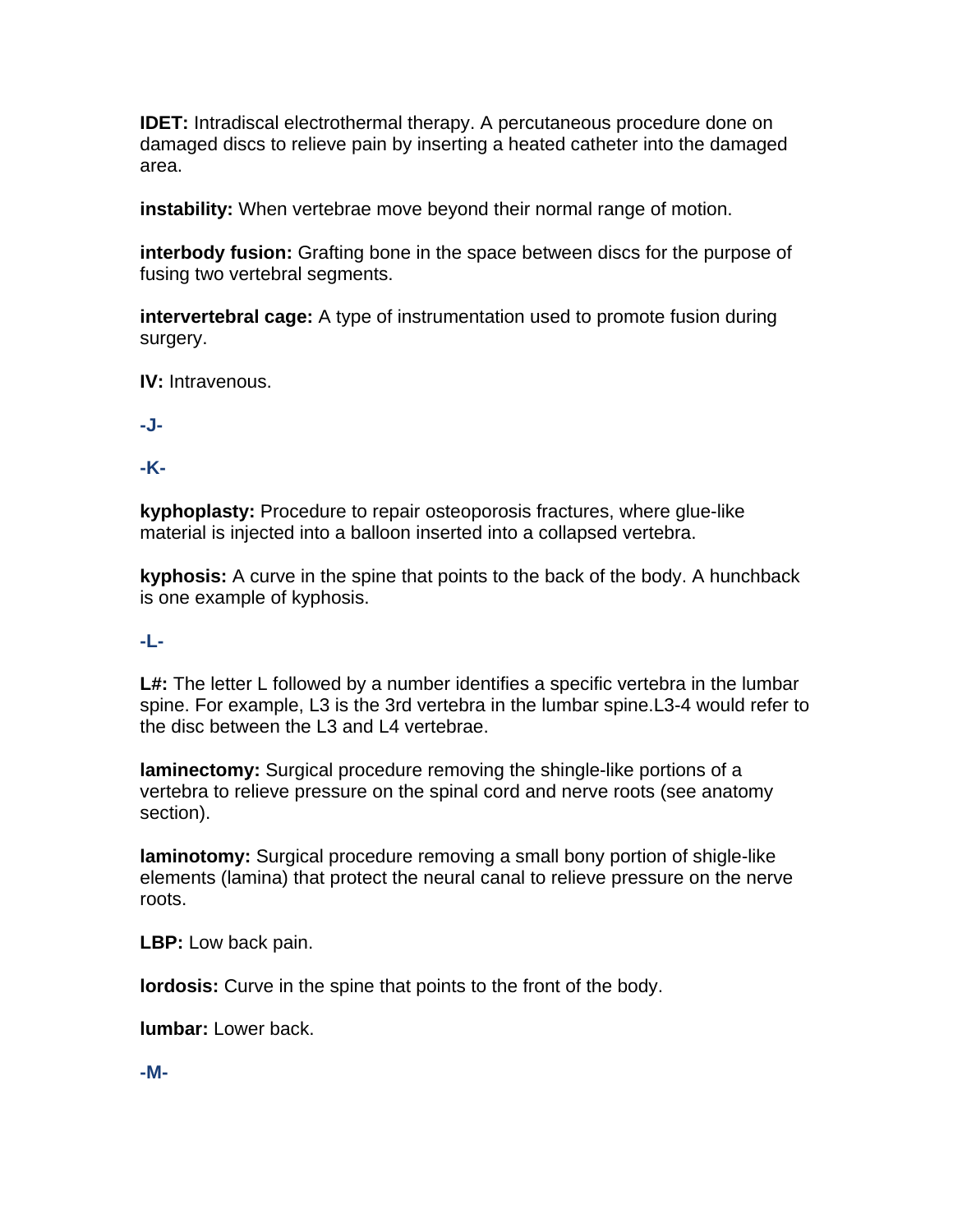**MD:** Medical Doctor.

**methylprednisolone:** A drug (steroid) that lessens inflammation. Used to reduce inflammation of the joints or commonly used to lessen the damage of a spinal cord injury.

**microdiscectomy:** A surgical procedure performed with a microscope, used to remove herniated disc material.

**minimally invasive surgery (MIS):** Surgery done through multiple small incisions rather than a large, open procedure.

**M & M:** Morbidity and mortality.

**MRI:** Magnetic resonance imaging. A diagnostic imaging test. MRI clearly images soft tissues such as the intervertebral disc and neural structures as well as bones. A very sensitive and specific spinal imaging test.

**myelitis:** Spinal cord inflammation.

**myelopathy**: Spinal cord disorder which commonly causes weakness in the lower extremities and spasticity in the upper extremities which may be the consequence of spinal stenosis, particularly in the cervical spine, or an injury to the spinal cord.

#### **-N-**

**NASS:** North American Spine Society. A multidisciplinary organization for spine care professionals and researchers that advances quality spine care through education, research and advocacy.

**National Guideline Clearinghouse (NGC):** National database of treatment guidelines available to the public and health care providers.

**neoplasm:** Tumor.

**nerve root block:** Injection of corticosteroids (anti-inflammatories) and a local anesthetic onto the nerve root sleeve surrounding a nerve root.

**NIH:** National Institutes of Health. One of the U.S. Department of Health and Human Services Public Services Agencies. The NIH is the federal base for medical research in the U.S.

**NP:** Nurse practitioner. Registered nurse with additional education and training.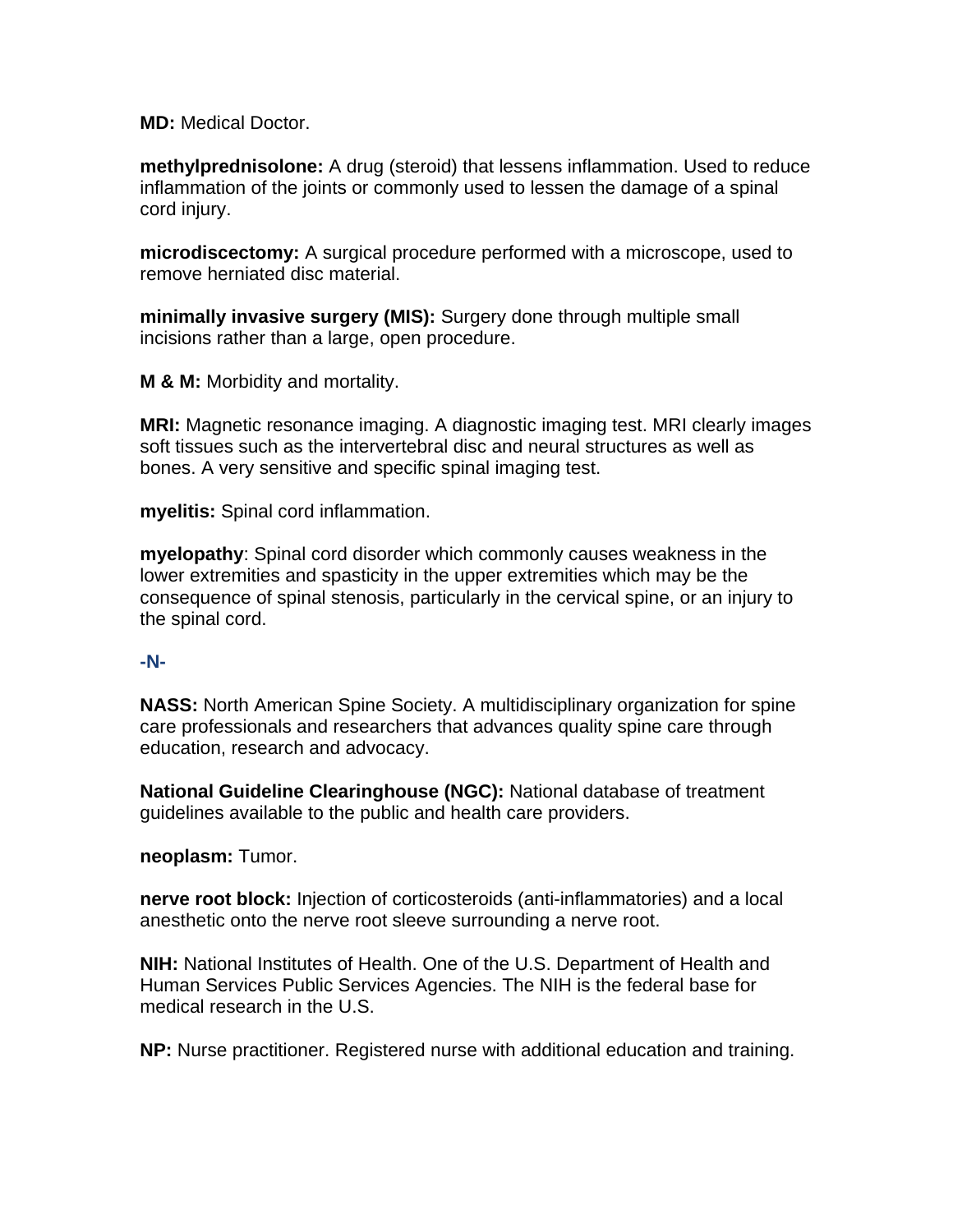**NSAIDs:** Nonsteroidal antiinflammatory drugs. Medications also used to reduce swelling and inflammation. Examples of NSAIDs are aspirin, ibuprofen, naproxen and a variety of prescription drugs.There are different classes of NSAID medications, including COX-1 and COX-2 inhibitors.

### **-O-**

**opioids:** Drugs that treat pain by affecting pain perception without treating the underlying cause. These medications affect pain perception only and do not treat the pathologic condition.

**osteophytes:** Bone spurs.

**osteoporosis:** A condition in which the bones become more porous and prone to fracture, usually age-related.

**orthosis:** Brace.

### **-P-**

**PA:** Physician's assistant.

**PDR:** *Physicians' Desk Reference.* Guide to drugs available in U.S.

**pedicle:** Projection of bone from the back of the vertebra that helps form the ring around the spinal canal.

**percutaneous:** Passage through skin by needle or other object.

**percutaneous lumbar discectomy (PLD):** The removal of bulging disc material percutaneously through a large bore needle inserted into the disc space. The disc material is removed using laser, cutting, sucking or laser appliances. Also known as percutaneous microdiscectomy.

**percutaneous nucleotomy:** The removal of disc material through a large-bore needle.

**PMMA:** Polymethyl methacrylate. A material used in bone cement for orthopedic and spine surgery.

**posterior:** Rear. Being on back side. In rear position.

**posterior lumbar interbody fusion (PLIF):** Spinal fusion technique in which the disc is removed through the back of the spinal canal and a bone graft is inserted in the invertebral space also through the back.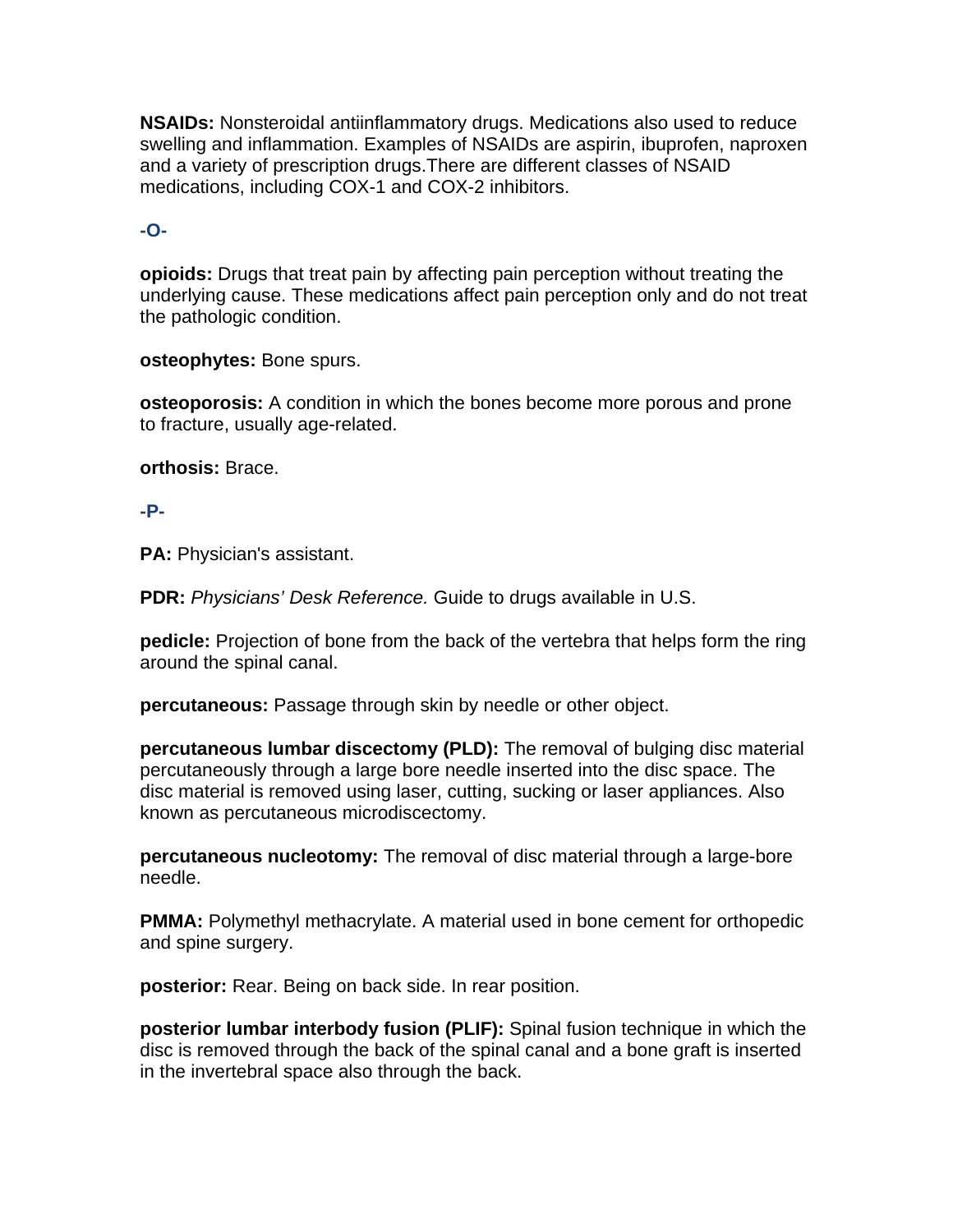**PRN:** As necessary.

**pseudarthrosis:** (variation: pseudoarthrosis) When a solid fusion is not obtained after fusion surgery.

**PT:** Physical therapist.

**PVA:** Percutaneous vertebral augmentation. A procedure that helps restabilize collapsed vertebral bodies by injection of material into the collapsed area. Includes vertebroplasty and kyphoplasty.

**-Q-**

### **-R-**

**radiculopathy:** Impairment of a nerve root, usually causing radiating pain, numbness, tingling or muscle weakness that corresponds to a specific nerve root.

**RCT:** Randomized clinical trial.

**RN:** Registered Nurse.

**ROM:** Range of motion.

**Rx:** Treatment.

### **-S-**

**sacrum:** Part of the tailbone just above the coccyx and below the lumbar spine.

**sciatica:** Pain, numbness, tingling in the distribution of the sciatic nerve, which travels from deep in the buttock down to the foot.

**scoliosis:** Abnormal curve of the spine.

**SI:** Sacroiliac. The joints (one on each side) between the sacrum at the midline and the iliac wings, which form part of the pelvic ring. Often a site of referred pain, and may be a source of pain.

**SPECT scan:** Single photon emission computed tomography. A diagnostic imaging test.

**spina bifida:** Congenital defect of the spinal column, where a hole in the vertebra leaves the spinal cord and nerves exposed. This condition is usually identified at birth and may be treated early in life.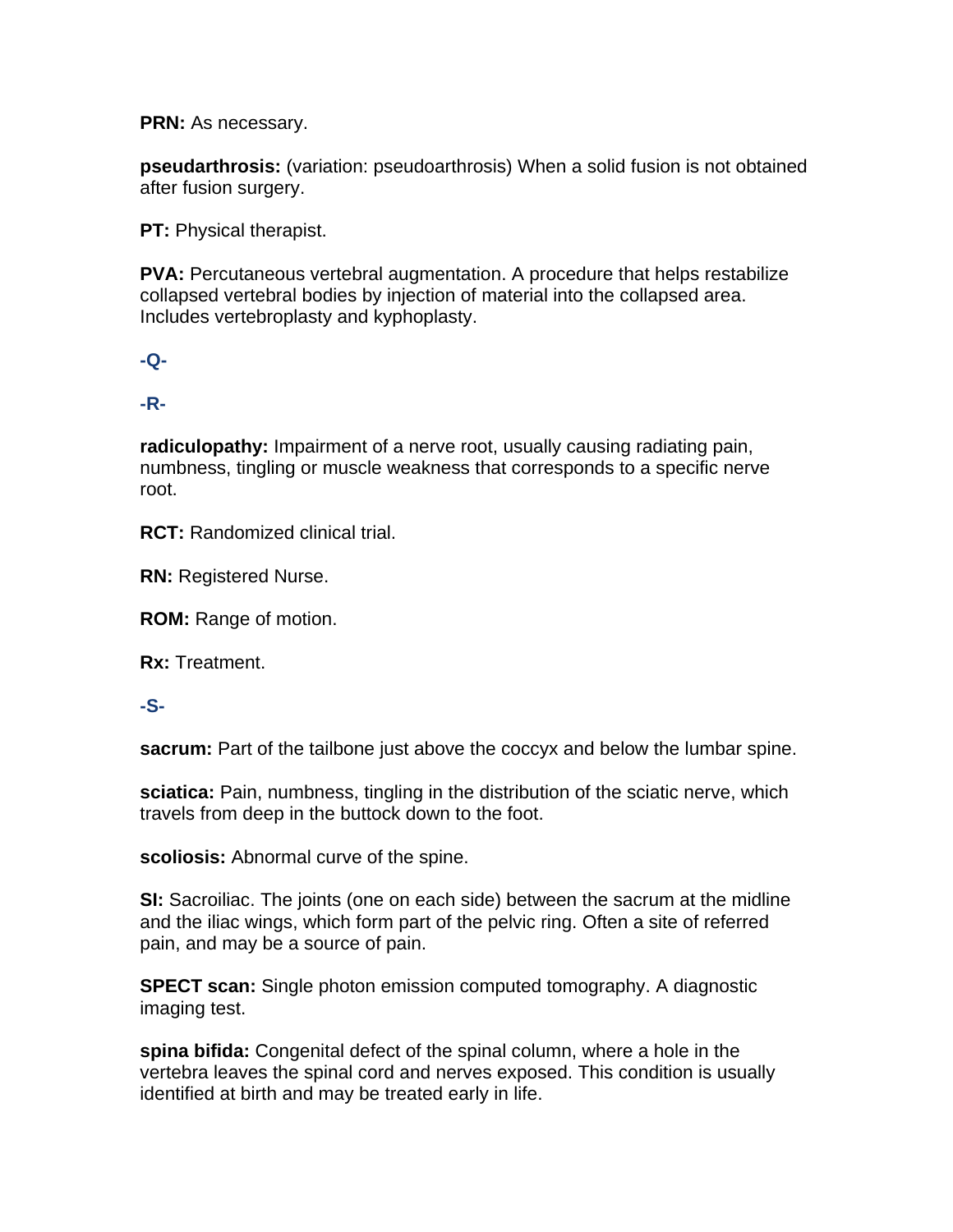**spina bifida occulta:** a congenital defect of the spinal column where the lamina fail to come together completely at the midline. In this form, there are no exposed neural elements, therefore, this is usually an incidental findings without any clinical findings associated.

**spinal cord stimulation (SCS):** Electrical device implanted in the spine to control chronic pain.

**spinal stenosis (SS):** Local, segmental or generalized narrowing of the central spinal canal by bone or soft tissue elements.

**spondylolisthesis, degenerative:** When a vertebra slips forward over the vertebra below it as a result of arthritis of the small joints of the spine and degeneration of the discs.

**spondylolisthesis, isthmic:** When a vertebra with a crack in the "pars interarticularis" where the vertebral body and the posterior elements protecting the nerves are joined, slips forward over the vertebra below it. Spondylolisthesis can be graded as I, II, III or IV based on how far forward the vertebra has slipped.

**spondylolysis:** A fracture (crack) in the "pars interarticularis" where the vertebral body and the posterior elements, protecting the nerves are joined. In about 5% of the adult population, there is a developmental crack in one of the vertebrae, usually at the point at which the lower (lumbar) part of the spine (L5) joins the tailbone (sacrum). See section on spondylolysis and spondylolisthesis

**Sx:** Symptoms.

## **-T-**

**T#:** The letter T followed by a number identifies a specific vertebra in the thoracic spine. For example, T3 is the 3rd vertebra in the thoracic spine.

**TENS:** Transcutaneous electrical nerve stimulation. A form of electrical anesthesia used to block pain perception.

**thoracic:** Mid-upper back, area between the cervical (neck region) and lumbar (low back) spine

**traction:** Traction applies intermittent or continuous force by mechanical or manual methods to elongate the spine.

**trigger point injections:** Injection of local anesthetic with or without corticosteroid into painful soft tissues (i.e., muscles or ligaments) along the spine or over the back of the pelvis. Generally used for pain control.